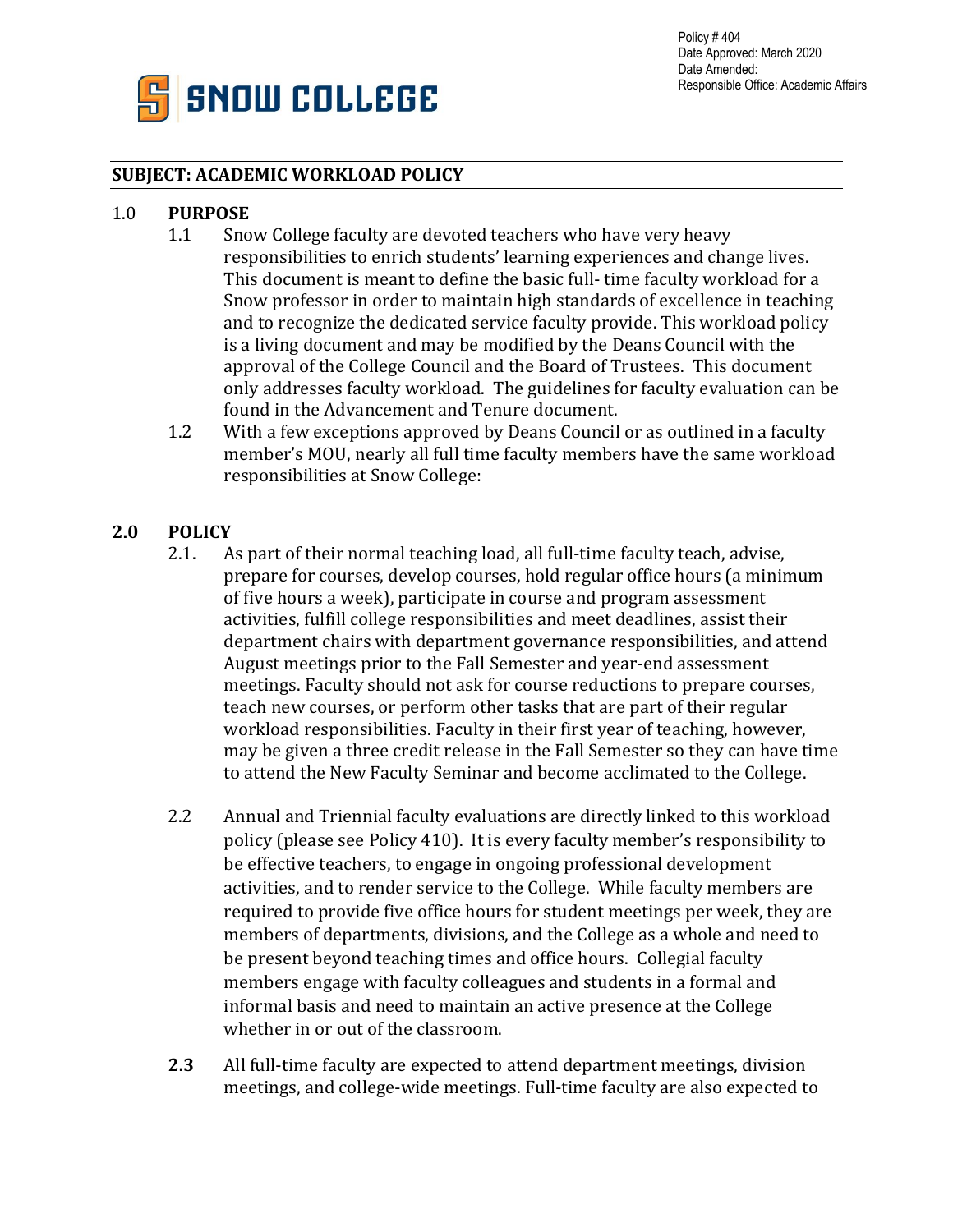



accept and perform roles that support department, division, and college governance.

- **2.4** Most full-time faculty share in the GE mission of the College and are expected to teach GE courses regularly (ideally each semester). Full-time applied technology faculty follow the CTE mission as stated in policy R-315.
- **2.5** Faculty teach balanced loads throughout the academic year. They normally do not overload one semester and teach reduced schedules another semester unless it is necessary to meet course demand.
- **2.6** Full-time faculty teaching in the arts, humanities, social sciences, sciences, nursing, computer information systems, and business teach 28-32 credits per year. Workload for applied technology faculty are based on floor-time as defined by the Utah System of Higher Education.
- **2.7** Load will be determined using the Instructional Workload Formula. Adjustments to the formula (credit exceptions and course releases) can only be used if the Deans Council has formally approved either an "Instructional Workload Credit Adjustment Request" or a "Non-Instructional Academic Workload Credit Equivalency Request."
- **2.8** Full-time faculty teaching loads will primarily be in a face-to-face or IVC classroom situation. Online courses are also needed, but Snow College primarily focuses on excellence in classroom teaching.
- **2.9** Each online course will be treated the same as a face-to-face class in terms of size, rigor, and load. Exceptions to section size will be considered by the division dean in consultation with the PROVOST.
- **2.10** Each IVC course will be treated the same as a face-to-face class in terms of size, rigor, and load, as determined by dean and department chair in consultation with the Concurrent Enrollment Coordinator and PROVOST.
- **2.11** Full time faculty will teach no more than six credits of overload per semester, as outlined by policy 331, Extra and Overload Assignments, and Overtime Compensation. Exceptions may be recommended by the Deans Council to the President for approval for requested term only*.* Overload will generally not be granted for additional sections of the same course when load sections are not full (or nearly full).
- **2.12** Low enrollment courses (8 or fewer) will not carry unless approved by the appropriate division dean and the PROVOST.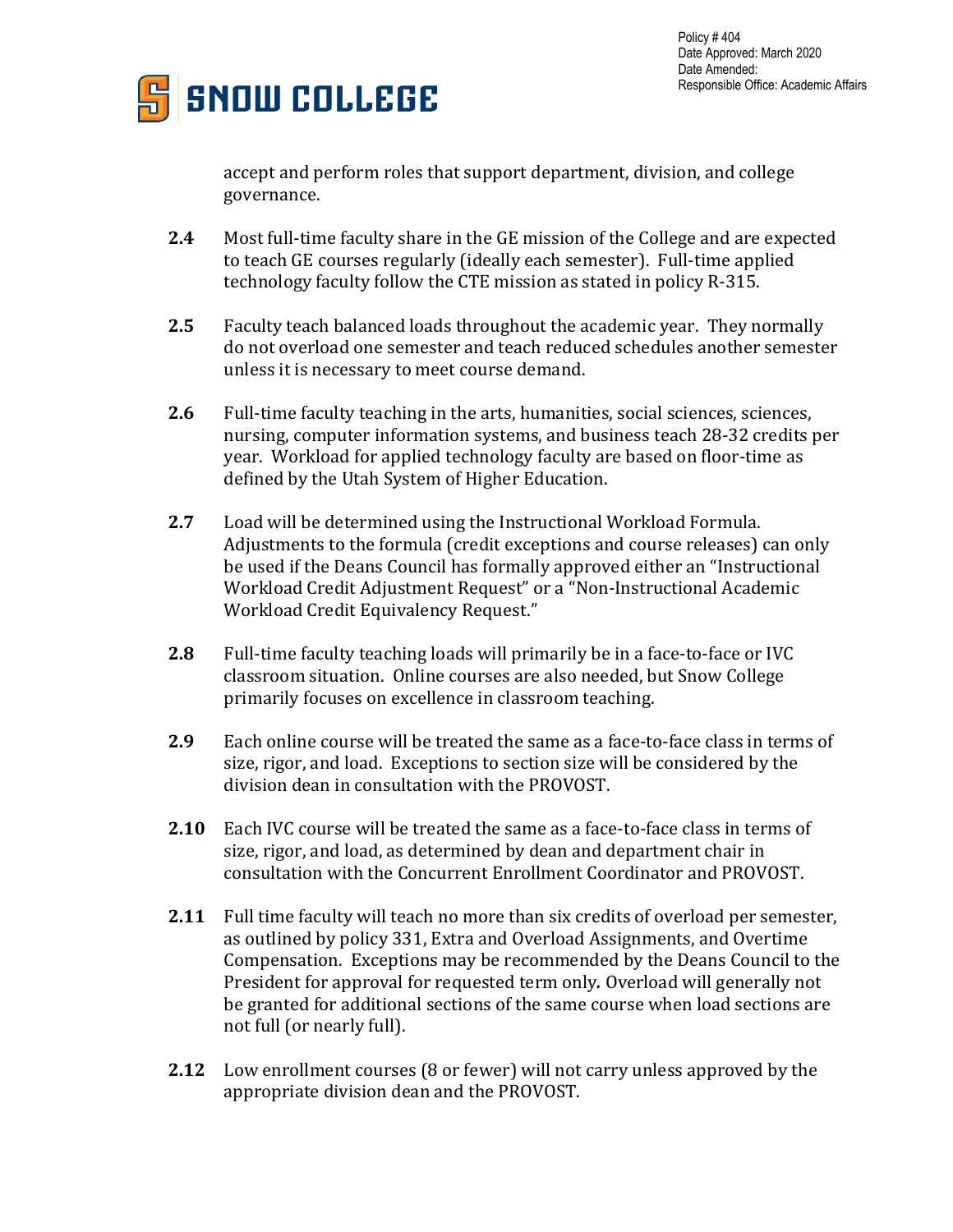Policy # 404 Date Approved: March 2020 Date Amended: Responsible Office: Academic Affairs



- **2.13** Faculty members who have semester assignments that are non-academic, or remotely related to teaching, are to be paid separately for these assignments by departments or divisions. Those stipends will be considered when interested parties submit the "Non-Academic Financial Compensation Request" form to the Deans Council. Faculty members cannot request course-reductions for performing these assignments unless recommended by the PROVOST or President and approved by the Deans Council.
- **2.14** To encourage opportunities for shared governance, faculty members who are called upon to serve as directors, academic deans, or senior-level leadership positions are considered full-time faculty members and retain their eligibility for promotion and tenure. Normally only tenured faculty members should be called on to serve in these roles.
- **2.15** Faculty members who are called upon to provide temporary service to the College may receive temporary workload exceptions for committee or administrative assignments if approved by Deans Council.

### **3.0 Instructional Workload Formula**

**3.1** The load for courses will be calculated using the following formula, which is taken from the Utah State Board of Regents' S11 policy:

Course Credit Hour + (Course Contact Hour – Course Credit Hour)/2

**3.2** In situations where the formula does not adequately represent actual workload, faculty may petition for a load adjustment by submitting the "Snow College Instructional Workload Credit Adjustment Request" to the Deans Council. The Deans Council will review both approved and proposed adjustments to the workload policy yearly. Adjustments are approved by Deans Council and on file in the PROVOST's office. The deans recognize workload may need to be calculated differently in some disciplines.

# **4.0 Non-Curricular Academic Workload**

**4.1** Non-curricular responsibilities of faculty will be categorized as either noncurricular academic workload or non-academic workload. In both of these situations, a 2.5 hour per week formula will be used. Requests for load adjustment or supplemental pay must be submitted to the Deans Council using the Snow College Non-Instructional Academic Workload Credit Equivalency or the Non-Academic Financial Compensation Request. Financial compensation will be determined by the Deans Council at a rate comparable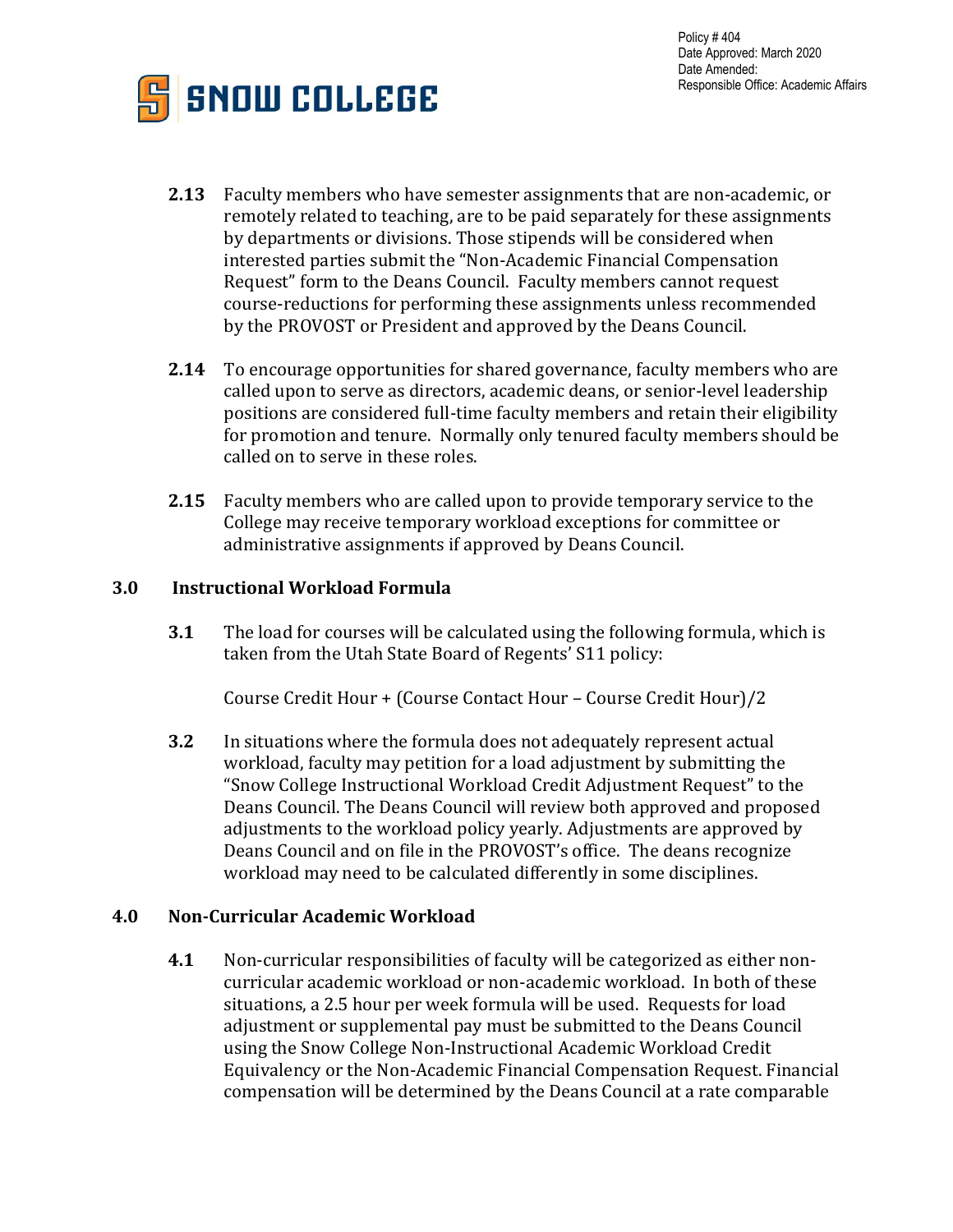

Policy # 404 Date Approved: March 2020 Date Amended: Responsible Office: Academic Affairs

to overload pay. The Deans Council will review both approved and proposed adjustments to the workload policy yearly. Adjustments are approved by Deans Council and on file in the PROVOST's office.

## **5.0 Approved Teaching Load Adjustments**

#### **5.1 Administrative Reassignment**

- **5.1.2** Deans will receive a load reassignment and a stipend for the duration of their service in order to carry out the duties outlined in the Dean Responsibilities document. Specific adjustments will be determined by the AVP in consultation with the Deans Council and the President. In cases where the dean also serves as a department chair, the dean will not be given additional reassignment unless approved by the Deans Council
- **5.1.3** Department Chairs typically receive load reassignment based upon the number of full time faculty and/or FTE generated by the department. When determining load, the Deans Council may factor in an exceptional number of adjuncts, concurrent enrollment teachers, and TICE instructors. Department chairs can petition for overload pay (for the approved number of credits) instead of credit hour reduction to do the administrative work or, in cases where the three-credit reduction does not correlate well with teaching assignments, a department chair can bank the credit and use it in the next academic year.

#### **6.0 Other Load Adjustments**

- **6.1 Multiple sections**: Two or more courses or sections taught at the same hour by the same instructor will count toward workload as one class.
- **6.2 Large courses**: In accordance with Regents Policy S11, large classes without TA support and/or additional compensation will be awarded additional credits based upon the following formula.

60-100 = 1.2 per CH (3 CH=3.6 workload; 4 CH= 4.8 workload; 5 CH=6.0 workload)

101-150=1.4 per CH

151-200=1.6 per CH

 $200+ = 1.8$  per CH

**6.3 Team Taught Integrated Courses**: One of two formulas will be used to calculate workload for team taught courses. Courses that classify as team-